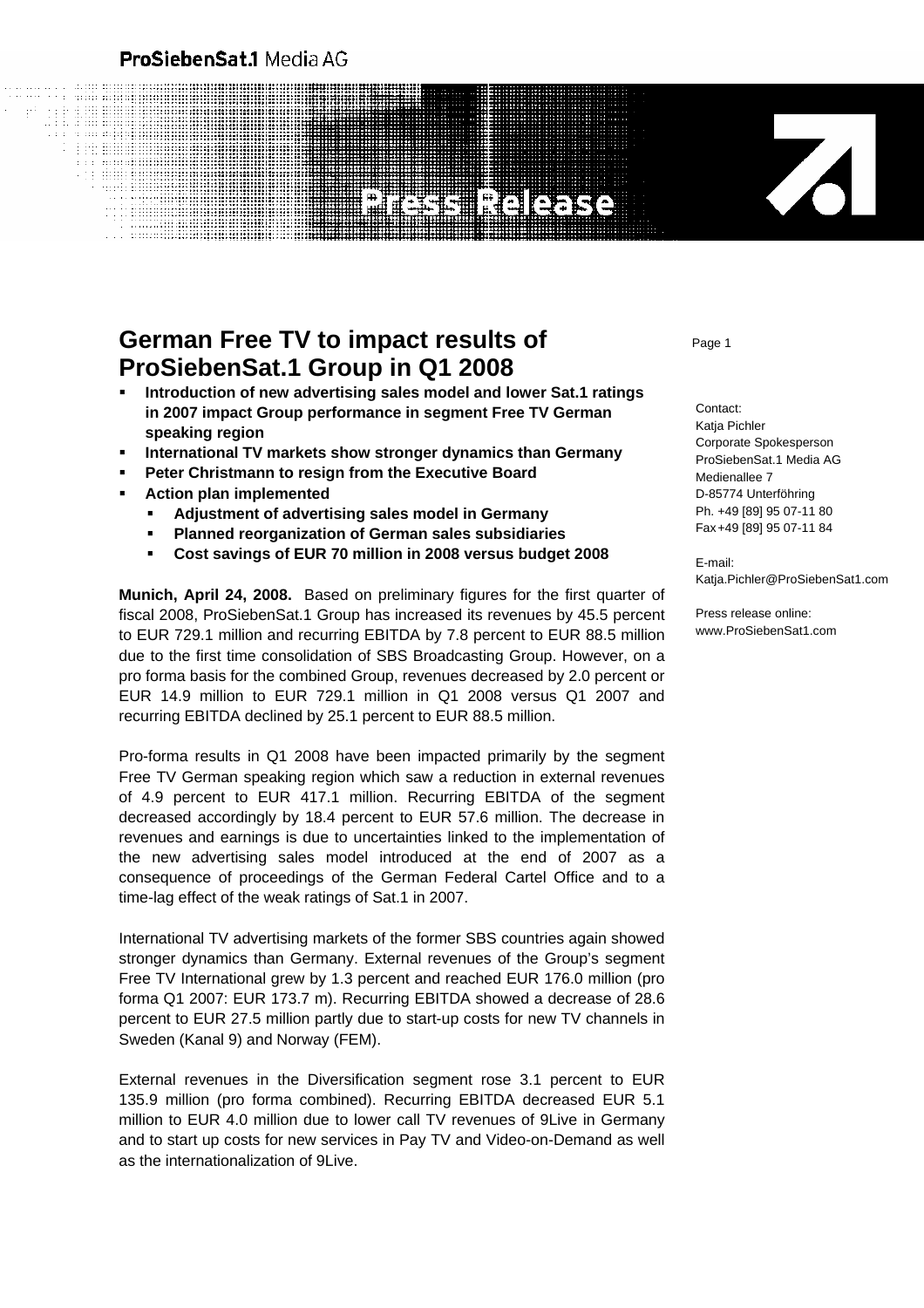$\mathbf{Z}$ 

Guillaume de Posch, CEO of ProSiebenSat.1 Group, said: "We have had a page 2 of 3 difficult first quarter in the German TV market due to the introduction of a new advertising sales model and the effects of weak Sat.1 ratings in 2007. I have therefore decided to accelerate the implementation of our strategy by a taking a series of measures."

................................

The Group has taken decisive accelerated steps in the execution of its strategy by implementing an action plan. The advertising sales model for the German market has been adjusted to increase its competitiveness. The Company is confident that it will regain market share with the adjusted model in H2 2008. The Group has also decided to reorganize the German advertising sales organization to more optimally address the German market following the changes in the advertising sales model, as well as to better position the business for the challenges and opportunities of digitization.

In the context of the current performance of the Group in the German TV advertising market, Peter Christmann, 43, Board member for Sales & Marketing, has decided to take over responsibility and not to extend his contract and has asked the Supervisory Board to accept his resignation from the Executive Board of ProSiebenSat.1. Peter Christmann will leave the Company by the end of June 2008. CEO Guillaume de Posch will temporarily take over his responsibilities within the Executive Board.

Peter Christmann: "I really enjoyed 13 years of dedicated work in a great company and in a challenging industry. I want to thank all the people at ProSiebenSat.1 for making these years such a successful and exciting experience."

CEO Guillaume de Posch said: "I truly regret Peter Christmann's decision to resign from the Executive Board of ProSiebenSat.1 and respect his courageous decision. I would like to thank Peter Christmann for his outstanding contribution to the successful development of ProSiebenSat.1 over the last 13 years. He has established SevenOne Media as the leading TV sales house in Germany after the merger with Sat.1. He has also led the TV operations in Austria and Switzerland and built up one of Germany's largest online sales houses. Furthermore, he has developed the international sales organization for the new Group. Peter will be sorely missed within the company and remembered for his expertise and innovation in media and advertising. We will stay on friendly terms with him and I wish him all the best for his future career."

Said Götz Mäuser, Chairman of the Supervisory Board of ProSiebenSat.1 Media AG: "Peter Christmann is one of the German media's outstanding